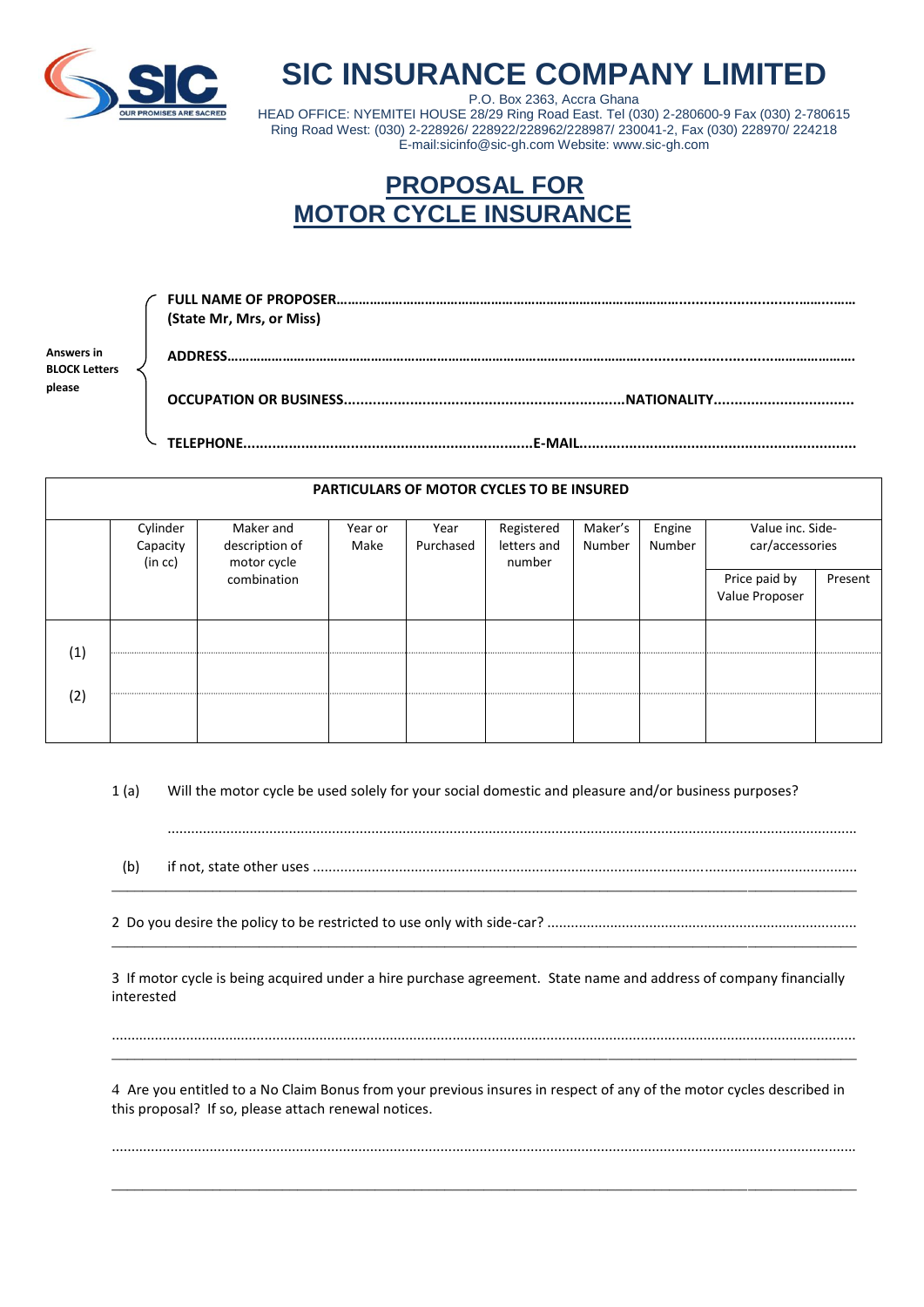| 5 Please complete the form below in respect of all who will drive including yourself |            |     |                                                                                                                                 |                                      |                                     |                                                                                |                                                       |                                |      |
|--------------------------------------------------------------------------------------|------------|-----|---------------------------------------------------------------------------------------------------------------------------------|--------------------------------------|-------------------------------------|--------------------------------------------------------------------------------|-------------------------------------------------------|--------------------------------|------|
| (a)                                                                                  | (b)        | (c) | (d)                                                                                                                             | (e)                                  | (f)                                 | (q)                                                                            |                                                       | (h)<br>Number of accidents or  |      |
| Name                                                                                 | Occupation | Age | Length of<br>driving<br>experience not<br>continuous or<br>does not<br>include past<br>year state dates<br>when licence<br>held | Is driving<br>licence<br>provisional | Registered<br>letters and<br>number | Has he/she<br>any physical<br>intimity or<br>defective<br>vision or<br>hearing | losses during past 3 Years<br>(If none, insert "non") |                                |      |
|                                                                                      |            |     |                                                                                                                                 |                                      |                                     |                                                                                | Year                                                  | No. Of<br>accidents<br>or loss | Cost |
| Proposer                                                                             |            |     |                                                                                                                                 |                                      |                                     |                                                                                |                                                       |                                |      |
|                                                                                      |            |     |                                                                                                                                 |                                      |                                     |                                                                                |                                                       |                                |      |
|                                                                                      |            |     |                                                                                                                                 |                                      |                                     |                                                                                |                                                       |                                |      |
|                                                                                      |            |     |                                                                                                                                 |                                      |                                     |                                                                                |                                                       |                                |      |

6 *(a)* State the names of All companies or underwriters with whom you have been insured at any time in respect of any motor cycle.

.............................................................................................................................................................................................. *(b)* Have you or to your knowledge has any other person named in reply to Question 5 above had any proposal or renewal *(i)* declined *(ii)* Withdrawn or *(iii)* subjected to an increased rate or special conditions

*(i)*.............................................................*(ii)*..........................................................*(iii)*.......................................................... \_\_\_\_\_\_\_\_\_\_\_\_\_\_\_\_\_\_\_\_\_\_\_\_\_\_\_\_\_\_\_\_\_\_\_\_\_\_\_\_\_\_\_\_\_\_\_\_\_\_\_\_\_\_\_\_\_\_\_\_\_\_\_\_\_\_\_\_\_\_\_\_\_\_\_\_\_\_\_\_\_\_\_\_\_\_\_\_\_\_\_\_\_\_\_\_

7 Is there any other material fact within your knowledge regulation this proposal for insurance which should be submitted to the Company for condition?

| <b>COVER REQUIRED:</b> | COMPREHENSIVE                  | <b>POLICY</b> | PREMIUM |  |
|------------------------|--------------------------------|---------------|---------|--|
|                        | THIRD PARTY, FIRE & THEFT      |               |         |  |
|                        | THIRD PARTY ONLY               |               |         |  |
|                        | (Stick out forms not required) |               |         |  |
|                        |                                |               |         |  |
|                        |                                |               |         |  |
|                        |                                |               |         |  |
|                        | Add                            |               |         |  |
|                        |                                |               |         |  |
|                        |                                |               |         |  |
|                        |                                |               |         |  |
|                        |                                |               |         |  |
|                        | Deduct                         |               |         |  |
|                        |                                |               |         |  |
|                        |                                |               |         |  |
|                        | <b>ANNUAL PREMIUM</b>          |               |         |  |
|                        | <b>RETURN PREMIUM</b>          |               |         |  |
|                        | NO CLAIM BONUS IF EARNED       |               |         |  |
|                        |                                |               |         |  |
|                        |                                |               |         |  |

Insurance to date from .................................................................................................to...................................................